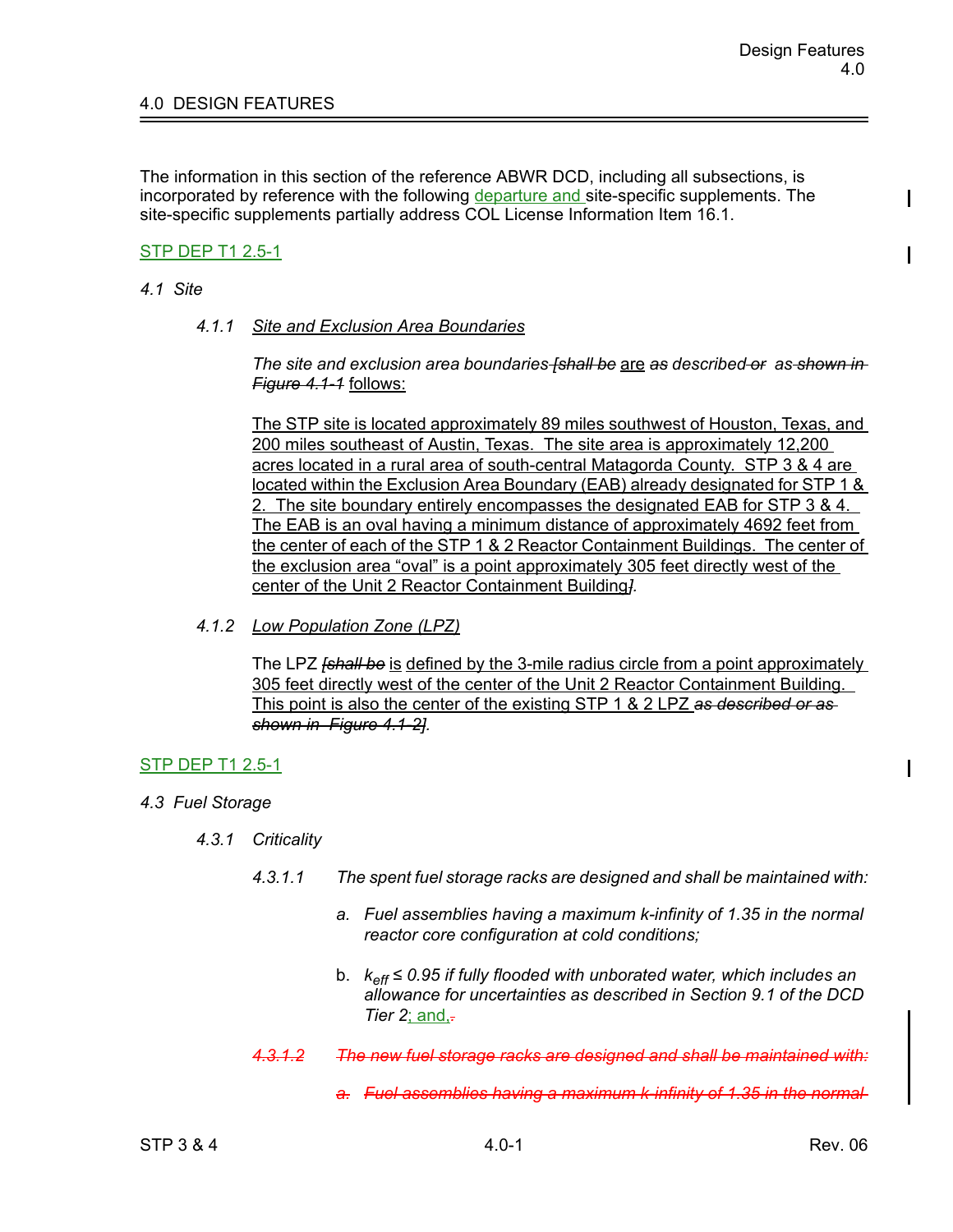#### *reactor core configuration at 20ºC;*

- *b. keff ≤ 0.95 if fully flooded with unborated water, which includes an allowance for uncertainties as described in Section 9.1 of the DCD Tier 2;*
- *c. keff ≤ 0.98 if moderated by aqueous foam, which includes an allowance for uncertainties as described in Section 9.1 of the DCD Tier 2; and*
- *c. d. A nominal*, *[approximately 16] cm*, *center to center distance between fuel assemblies placed in storage racks.*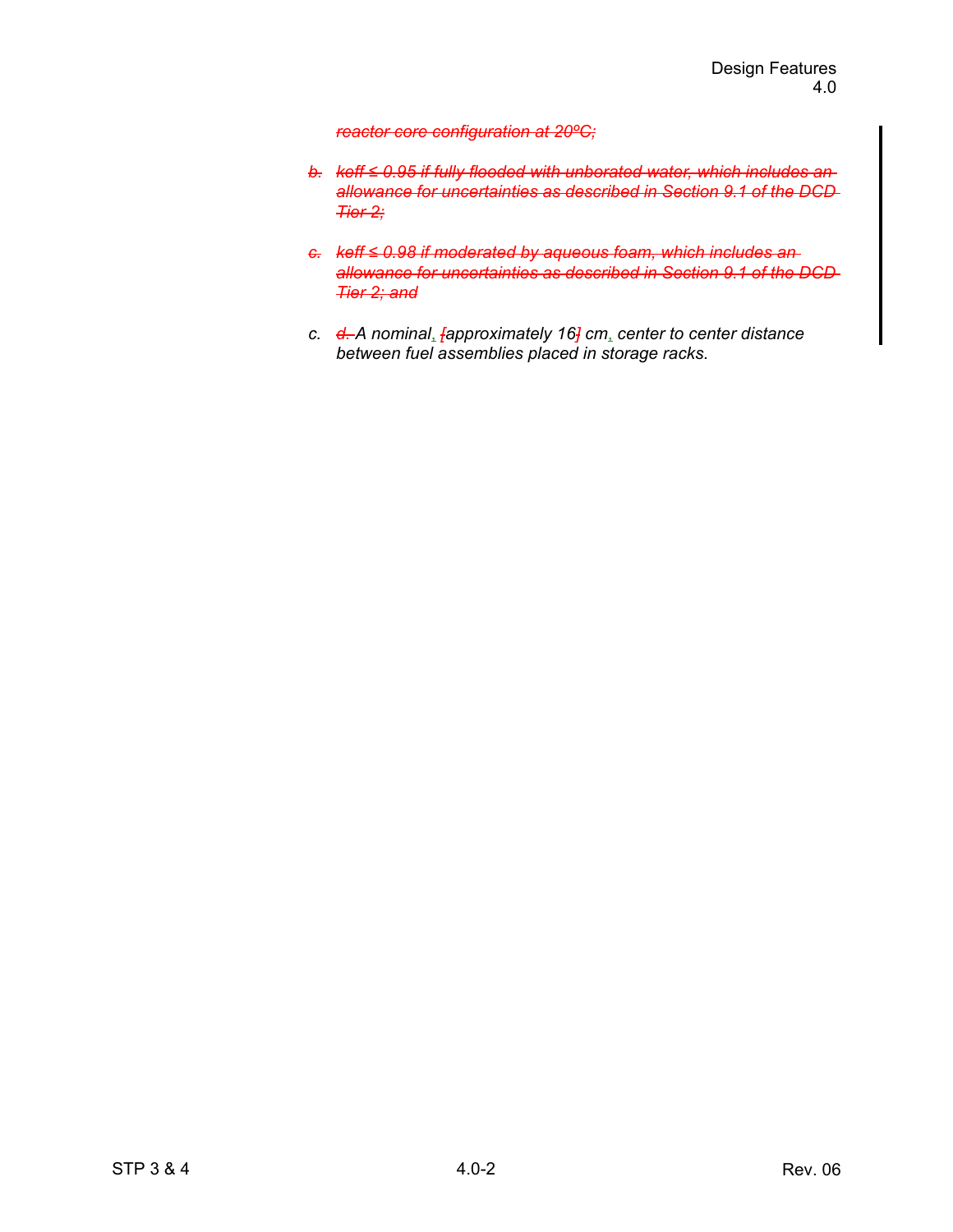

*This figure shall consist of [a map of] the site area and provide, as a minimum, the information described in Section [2.1.2] of the FSAR relating to [the map].*

> *Figure 4.1-1 (page 1 of 1) Site and Exclusion Area Boundaries*